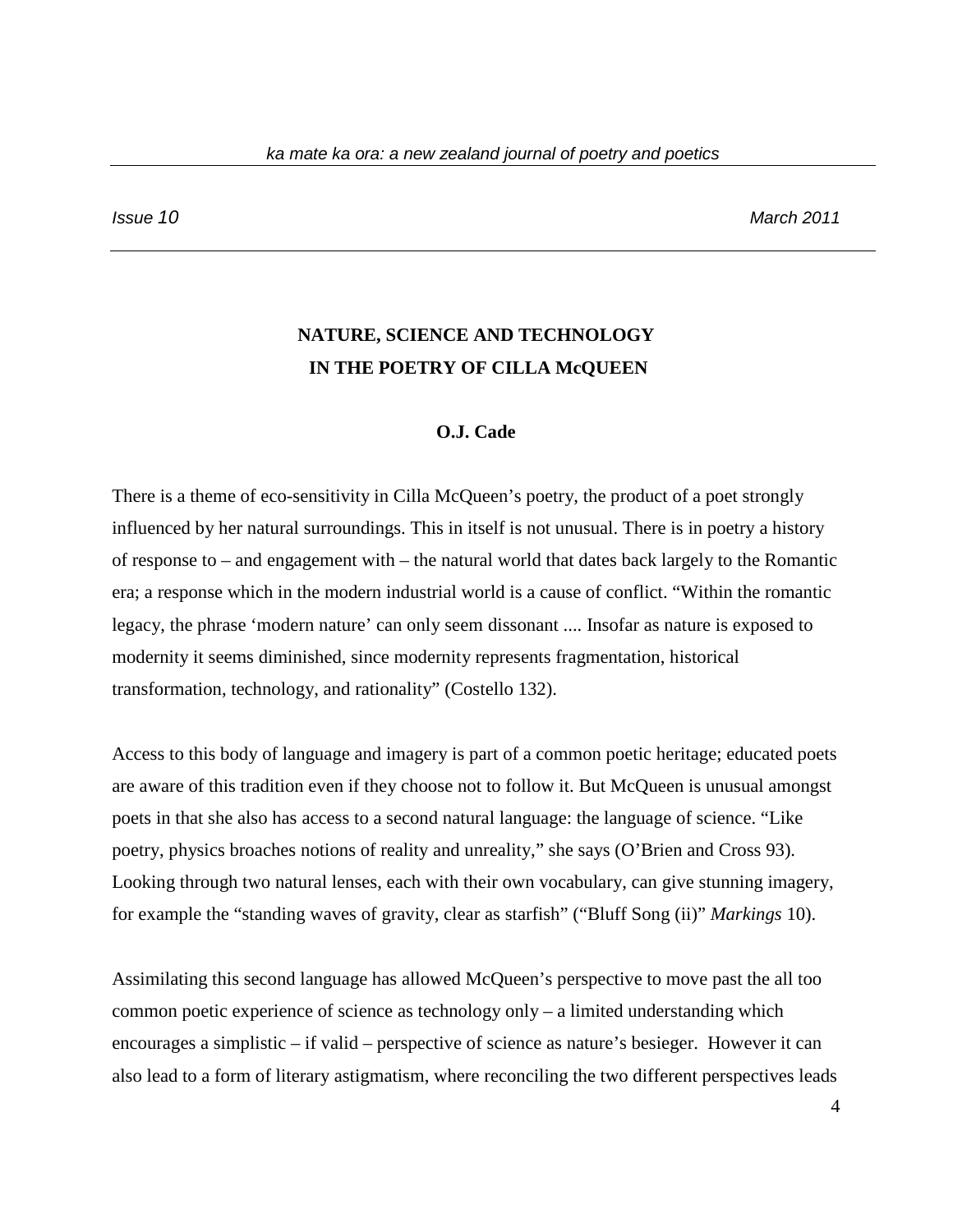to a distortion in form. For McQueen's merger of these two traditions, these two vocabularies, is not always consistent. Pure science, with representative images (such as quasars and quarks) that are wholly beyond human adaptation, is perceived as positively as the traditional natural. In contrast, the technological application of science often falls into the traditional role of natural oppressor and exploiter:

.... The land lies passive under damming, excavation, human habitation, subdivision, pylons, pipelines, sewage ponds and cow-piss .... ("Reprise" *The Radio Room* 46)

Yet, interestingly, McQueen has been able to move past the negative tropes of technology in one area: flight. In its agents and machines, in its freedom and separation, flight becomes a corridor of benevolent technology linking the worlds of the Romantic and scientific naturals. In effect, McQueen's access to dual languages creates a poetic perspective of curious ambiguity – the conflict between rampant technology and ravaged nature still exists, yet only in a contained environment. Once one can move beyond the earthly boundaries of that environment, the conflict diminishes, and flight becomes a positive, transformative, technological narrative.

#### *Technological imagery:*

Technology has the unenviable task of being the most visible middleman in the relationship between the traditional natural and scientific worlds; one more easily used by poets than the more complex, less accessible scientific theory. The spectre of technology is an easier alternative vocabulary for poets as it provides ready-made, striking, and culturally identifiable images of the exploitation of the natural environment. Direct exploitation of the natural by the natural, as seen for example in the relationship between predator and prey, garners less condemnation.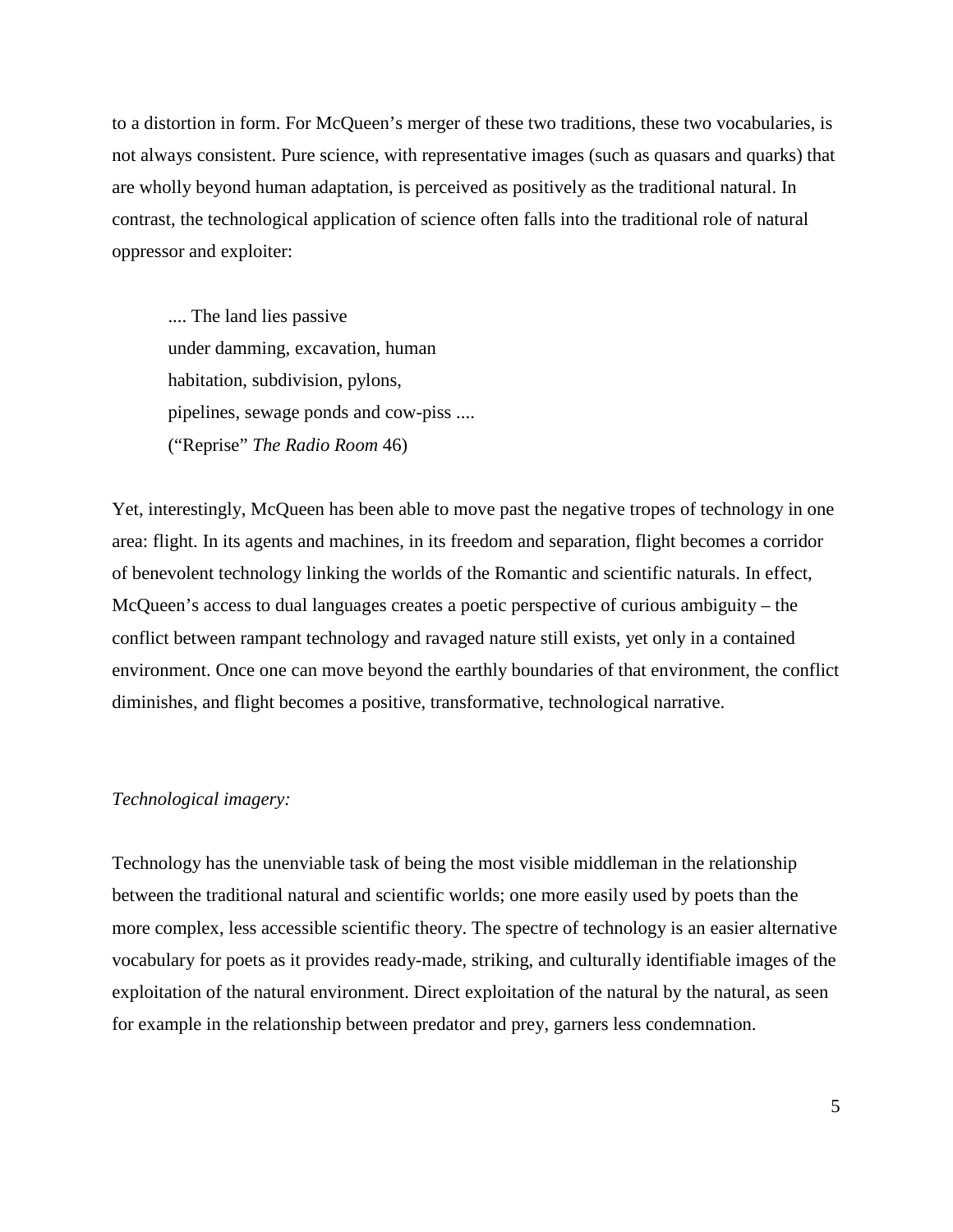Such is the case in the Riddle poems, where the prey almost seems to condone its own destruction. "Make a spoon of my breastbone / and of my wings a feather broom" ("Riddles (ii)" *Soundings* 8) says the gannet, while another unnamed subject asserts "my jaws/ hold down/the roof" ("Riddles (i)" *Soundings* 6). This is no wasteful taking tongues from buffalo; everything is useful and well-used. Even capabilities are absorbed, as in the muttonbird poems when after "You grab the necks and bite the heads" ("Birds" *Markings* 38) the birds' hearts are absorbed: "We eat the power to fly, / succulent stamina of the titi" ("Hearts" *Markings* 39). This human participation in predation and consumption implicitly anchors the human to the biological, refusing to distance it from other animal-animal interactions, like that which takes place in "A Crayfish":

Its only enemy is the wheke, who can catch and squeeze it in its supple arms, disable it and suck the guts out. (*Markings* 37)

A similar relationship, once removed, is indicated in the poem "Complex", where technology stands as proxy for the human consumption of the natural world:

Reflections of sunset glittering on that triumphant smelter complex piss me off. It's sucking up the power of southern lakes, twinkling brashly where there should be only beach and sky. (*Soundings* 44)

Consumption by technology may annoy McQueen, but consumption of the natural by the natural has less negative connotations. The muttonbirds are hunted cheerfully, their power co-opted without sympathy, but the same thing done to a lake is intrusive and unnatural. It's not the act of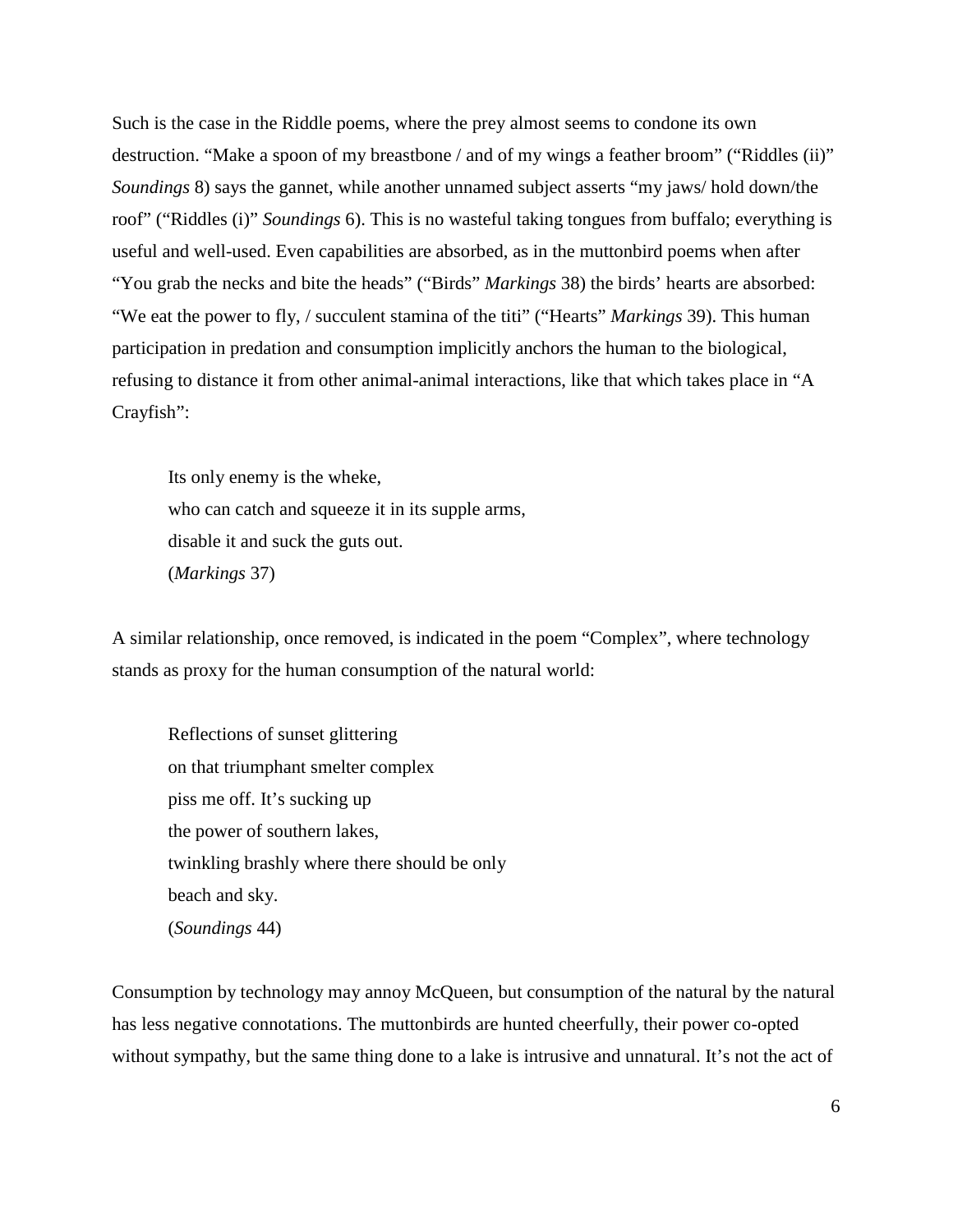absorption that is necessarily positive or negative, but the agent. Technology, that bastard child of science and humanity, neither fully one nor the other, sits outside the natural world banging at its door like a battering ram. Gobbling its parents is *unnatural* cannibalism and death, the endless "bodybag bodybag bodybag" ("Warpath" *Axis* 131) of war. Even when a technological agent is not specifically mentioned, its effects can still be detected: "the outer epidermis eats itself" ("Frogs" *Soundings* 29) as a result of pollution, or the spectre of mining that remains long after the mine is closed:

I went to see the golden hill but it had all been mined away all that's left is an empty bowl of yellow gorse and rutted clay ("Mining Lament" *The Radio Room* 32)

While the bulk of natural imagery in McQueen's work is more sensual than activist, the predation of technology, and its encroachment on the natural world, is a continuing thread. Technology's separation from the natural world is emphasised in the aluminium smelter of "Tiwai Sequence" (*Markings* 40-43). While much of the poem is straight factual, industrial information

.... Petroleum coke from the USA is ground and heated and mixed with liquid pitch to a hot black paste, pressed into one-tonne carbon blocks and baked at 1150 degrees centigrade.

the setting of the poem is that of a guided tour, a glimpse into another world; a world that cannot be navigated easily or at will. One must be herded through it, with an interpreter and equipment to keep it at a safe distance:

The air is grey and dry. I assemble at the smelter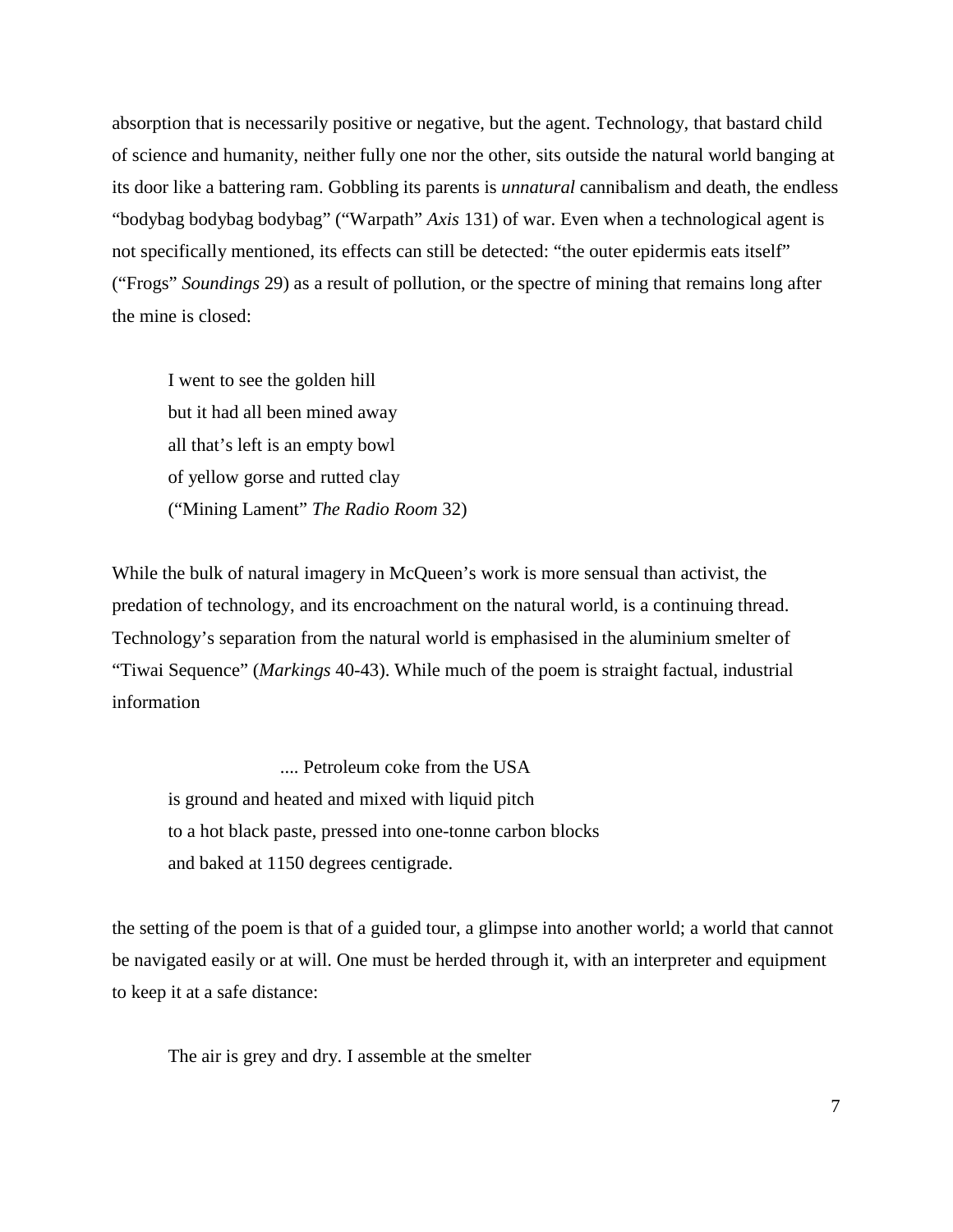with a couple from Australia, two young men and the tour guide, Karen. We are issued with safety hats, glasses and respirators.

The image is clear – the human animal is now in a hostile environment, one inimical to its natural habitat. Furthermore, when the tourists try to connect the technology to nature, by asking about atmospheric pollution, "Karen smiles blandly." There is no answer, and none is really expected. When a second attempt at connection is made near the end of the poem, an answer to an unasked question, the reader can sense insincerity in abruptness:

'The Company makes every effort to preserve the habitat of rare dotterels breeding in the nearby marsh.' The end. We are dismissed.

The same theme – the natural world made hostile to its inhabitants – is apparent in the more conventionally elegiac "Frogs". "The atmosphere is thinning  $-$  the world is getting dirty" and the effect of this on the native species is yet to be determined. "Gone the ivory frog of the arum lily / that turns brown to match the dying blossoms?"

From the perspective of the technologist in McQueen's poems, the natural is both something to be exploited and something to be placated – "the landscape is caged by powerlines" ("Rock Poem, Carey's Bay" *Homing In* 52) – and the more of the first and the less of the second that can be done, the better. Yet despite this encroachment, which "takes place in shallow time" ("The Mess We Made at Port Chalmers" *Axis* 34), the natural world is shown as triumphing in the end, when "in deep time, the trees have already recovered the hills / and the machines rust".

That technology intrudes on and somehow (at least temporarily) pollutes the natural world is an unoriginal concept and a fairly trivial observation to make about any ecologically sympathetic poem, and yet in McQueen's body of work this observation is less an end in itself than an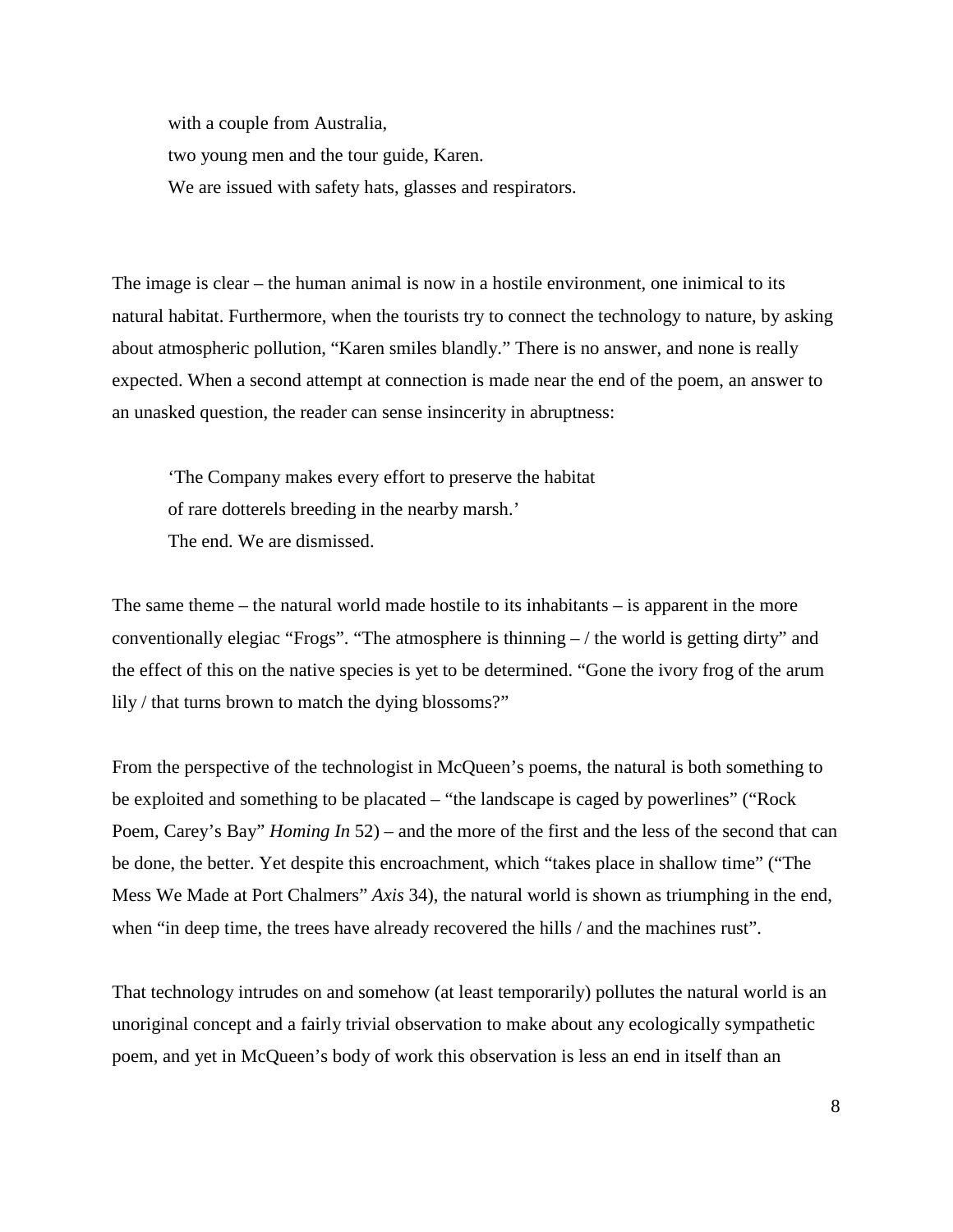uncomfortable ambiguity. This is best observed in the poem "Warpath", which alternates verses between a nightmarish description of war and a pastoral future when the conflict is over.

Pin blitz, loop gas cluster. Atomic moth friendly, mother of germ battle, liberation flame. Shift deadline communications, lob germbody fury, smart carpet bluff. Spill bodybomb, cripple drift, shift liberation deadline.

The flowers appear on the earth the time of singing birds has come

The pastoral verses are limited in their imagery – rain, flowers, birds – and each image is repeated several times. In contrast, the technological dystopia of the wartime verses is much more richly imagined, crammed and active; an in-your-face barrage of imagery that overwhelms the dreamier tone and pace of the nature-based interludes. This strength of technological imagery is present in many other of McQueen's poems, for instance the "Tongue-stump of headland bandaged with concrete, / Obliterated beaches stacked with chopsticks" ("The Mess We Made at Port Chalmers"). Even the tumbling rock of "Fallout" (*Anti Gravity* 30-31) is not allowed to be a purely natural disaster, but a metaphor for nuclear war, and it is frankly more interesting because of it. Technology may be presented as a moral and aesthetic sink, but it is frequently more compelling than the natural images. The ambiguity caused by this disparity between judgement and presentation is underlined by the possibility of neutralising technology – distancing it from the earthly, human natural and thereby reducing its capacity for harm. McQueen's access to and use of scientific language points in the direction of this neutrality: the sympathy between the Romantic natural and the scientific natural is such that an aspect of technology is able to connect the two naturals in a positive rather than a negative way.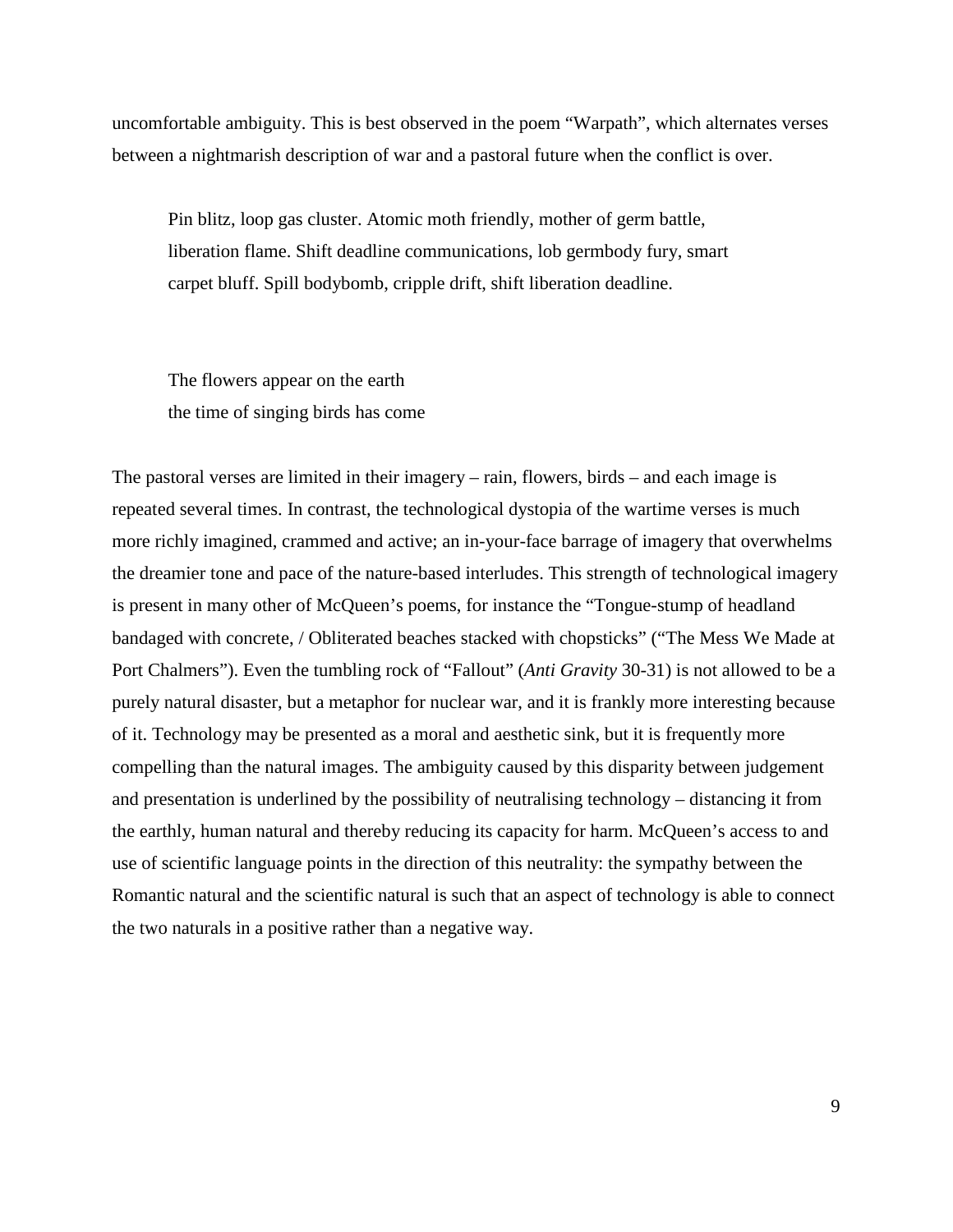#### *Reconciliation of technology through science*

In writing about the world around them, poets often tend towards the natural rather than the scientific. They are more fluent in the imagery of the former, and reconciling that with a new and complicated language – the "mysterious segregation of science" (Midgley 59) – can be difficult. Yet the two interpretations of the natural are capable of being reconciled if a midpoint can be found between them. A metaphor for this can be seen in the particular visual perspective of McQueen's "Rock Poem, Carey's Bay", when the author is at a midpoint between the earth and sky, on a large rock overlooking the coast.

Yet there are times & places such as

on this lichen covered relic in the sun above the sea & Aramoana that I discover

both space & an anchor to the earth, an invisible grid of reliable perspective

amid an expanding universe of thistledown.

Yet achieving this balance in perspectives cannot rely solely, over a number of poems, on simple geographical positioning. It is impossible to achieve a sustained reconciliation between different viewpoints without understanding. One cannot productively assimilate a language that is no more than a barrage of unfamiliar sounds – there must be meaning attached to syllable. Poetry that uses scientific language at random and without sufficient understanding is no more than pretentious gobbledygook, incomprehensible both to those who are familiar with scientific language and those who are not. It is here that McQueen has the advantage over many poets – she has easy access to someone for whom the scientific language is a primary method of communication.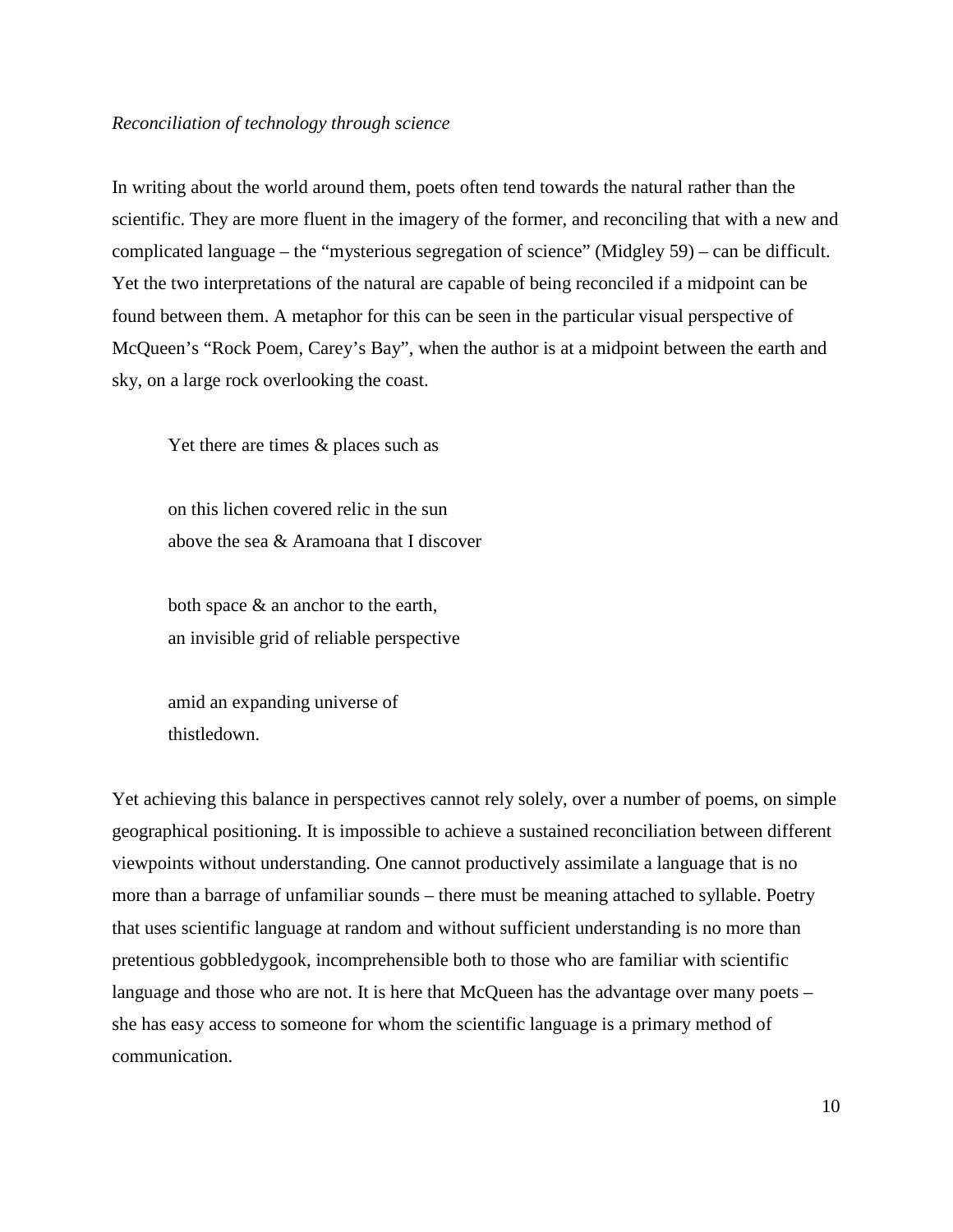Many of McQueen's poems reference scientific concepts as part of the author's descriptive language. This interest in and inclusion of science – especially cosmology – is due in part to McQueen's physicist brother Malcolm.

Malcolm is an astrophysical computer whizz kid. he brings me these factually established things of intense imagery, because nobody's got a shit show of actually seeing them let alone think of them in ordinary terms. so the physicists are metaphysical poets nowadays ("Particles with Naked Beauty" *Wild Sweets* 24)

If physicists are modern poets, can modern poets not also be physicists? "Poetry is transcribing the world. It's like pattern recognition, which Malcolm is doing with physics," says McQueen (O'Brien and Cross 91). This co-option of an alternate language with which to describe the world is reinforced by the outside influence of scientific research as it impacts on McQueen. Her wide scientific exposure is often referenced in her poems:

I heard on the radio a scientist wants to make a crack reaching to the centre of the earth. ("The Fairies Rattle Their Spoons" *Fire-Penny* 25)

These outside sources may be juxtaposed with other natural images, such as in "Gossamer" – "Readings layer themselves across my mind / from Boultbee's journal and from the *Scientific American*" (*Markings* 57) – where quotes from the diary of a nineteenth century explorer (John Boultbee's *Journal of a Rambler*) are contrasted with the latest physical research. And the precision of the reference in "Particles of Naked Beauty" is in itself an example of how rarely the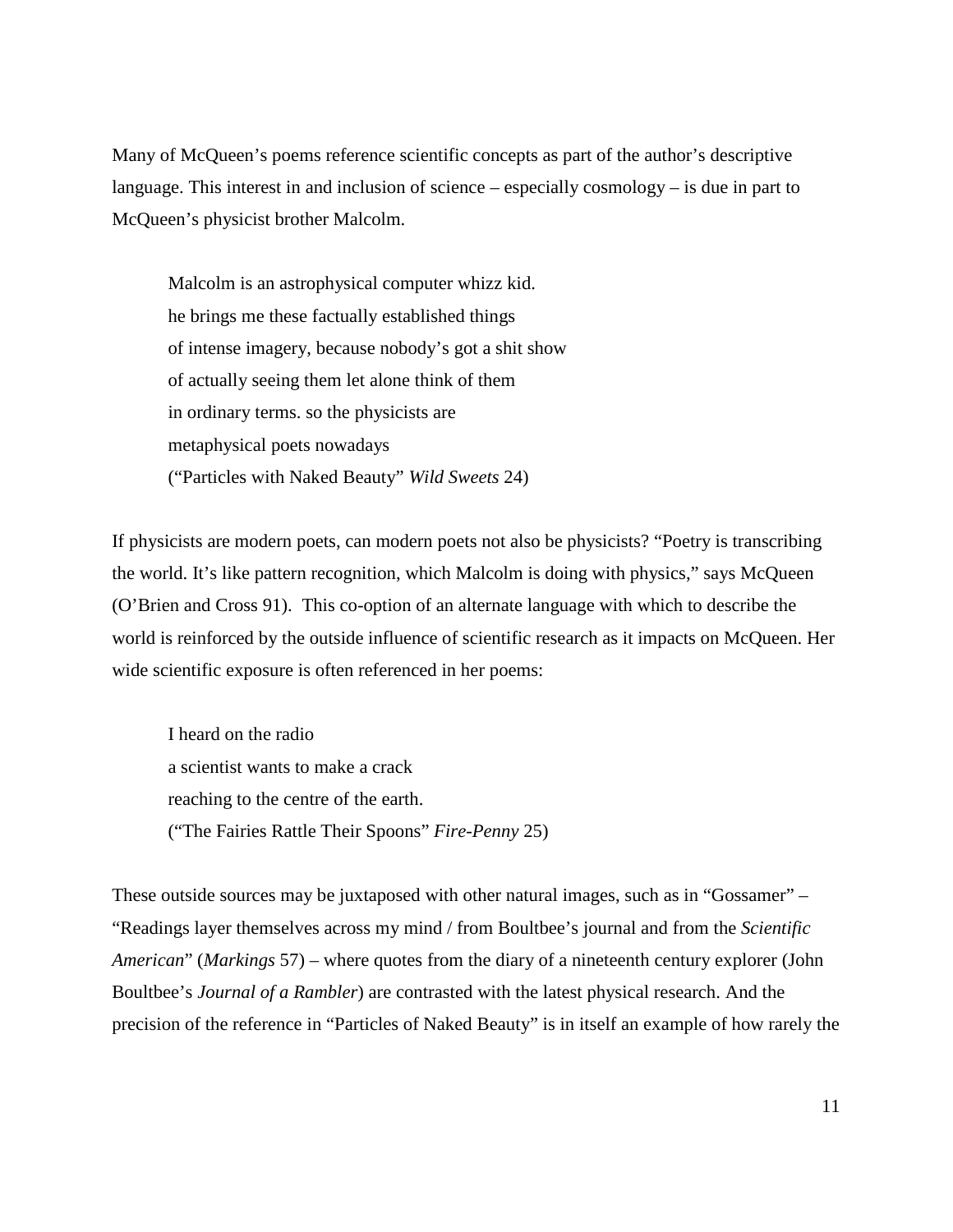poetic and scientific languages coincide, due in large part to the modern compartmentalisation of intellectual fields:

Nariman B. Mistry, Ronald A. Poling & Edward H. Thorndike wrote an article entitled 'Particles with Naked Beauty' in a scientific magazine. very few poets see this sort of thing.

Very few poets *do* see that sort of thing. The languages of the two disciplines are almost entirely separate, and it doesn't help that the modern public tends to perceive both the language of poetry and the language of scientific research as being both difficult and obscure. But for the poet who is confronted – and fascinated – with a jargon not her own, the assimilation of an alternate imagery in a profession that subsists on imagery must be a temptation too pregnant with possibility to ignore. McQueen occasionally references an explicit source or touchstone such as *Scientific American*, but she is also confident in using this alternate terminology on her own recognisance, as it were. Her exposure to the language of her brother's work has given her a scientific vocabulary: "I never write *about* physics. It is just a language I am familiar with and use .... I see physics as trying to find the flavour of things rather than simply describing them" (O'Brien and Cross 91). And the flavour and language of science has become an integrated and readily accessible part of her vocabulary:

nowadays science is pure poetry all the particles bounce & decay sweetly & sure as seeds ("Quark dance" *Anti Gravity* 26)

This scientific vocabulary is closely linked to imagery and sense, the quarks that "come in such colours & flavours" (ibid.). The images may reinforce each other directly, as in the dual structure present in "the tiny ladder of the DNA/ the mighty spiral of the Milky Way" ("Axis" *Wild Sweets*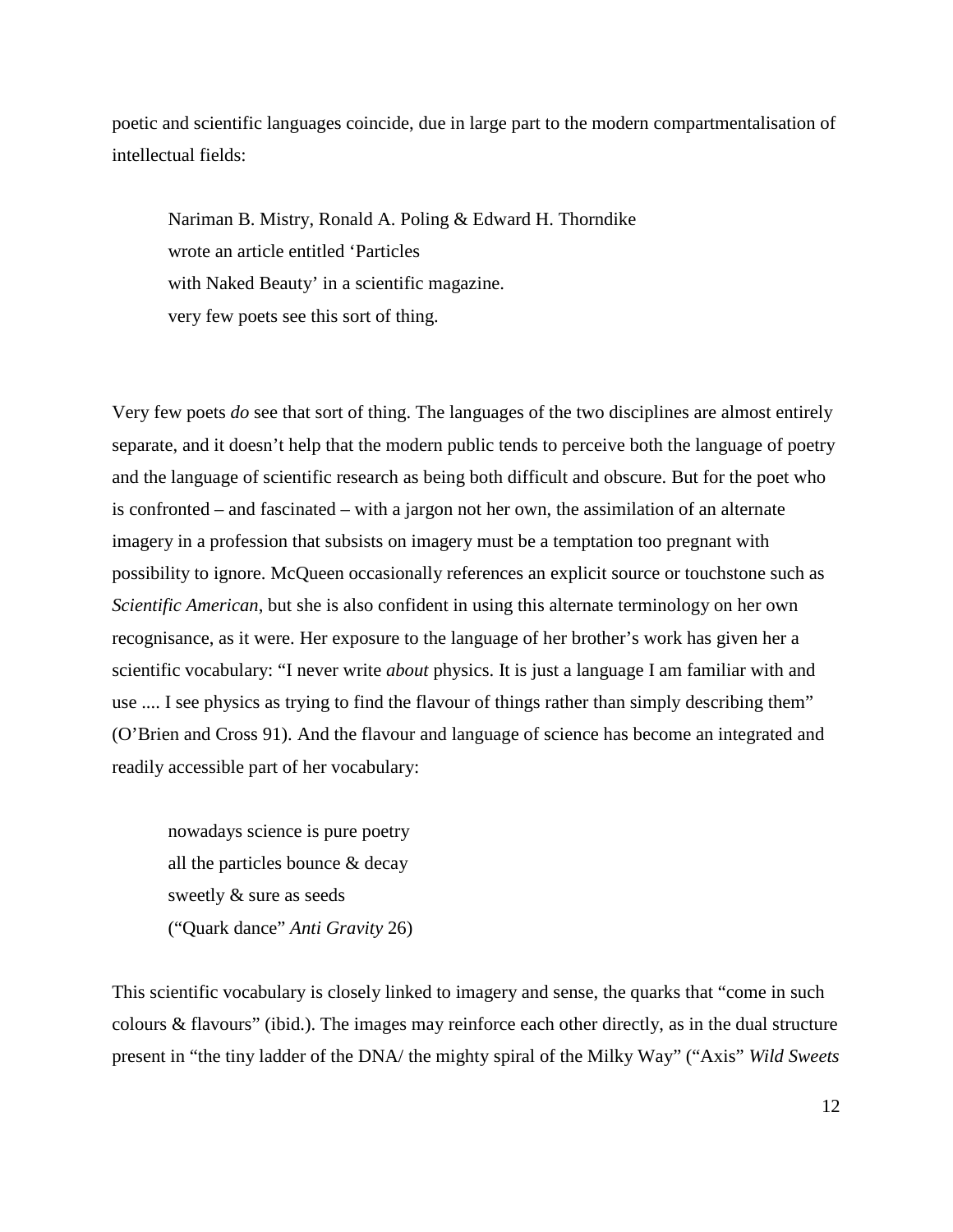17), or indirectly, where vocabulary and image are linked, for example, by their movement – they ripple and fluctuate:

This wooden house is rippled with seasons. Today I have read that the arrangement of matter reflects a pattern of quantum fluctuations ("Bluff Song (ii)")

although the connection between the two is somewhat disjointed. A more successful attempt is in the "quark soup" of

small expansions a universal soft bursting in negative time reforming & simmering gently ("Pop Song" *Anti Gravity* 9)

or the casual analogy in "Particles with Naked Beauty", where an unlikely possibility is described as being so remote "it'd be about the same as seeing a boson".

Although not boson-rare, it is a lot easier to find negative images of technology in poetry than it is to find positive representations of science. As discussed above, McQueen herself has written poems lamenting the effect of the industrialised world upon the environment. Yet the positivity and beauty inherent in her use of scientific vocabulary speaks to the gulf in her presentation of science and technology, which tend towards mutually exclusive moral and aesthetic states. There is however an exception at the heart of the dichotomy. The earthly natural and the cosmological natural are linked by the idea of flight, which provides a consistently positive technological image in McQueen's poetry.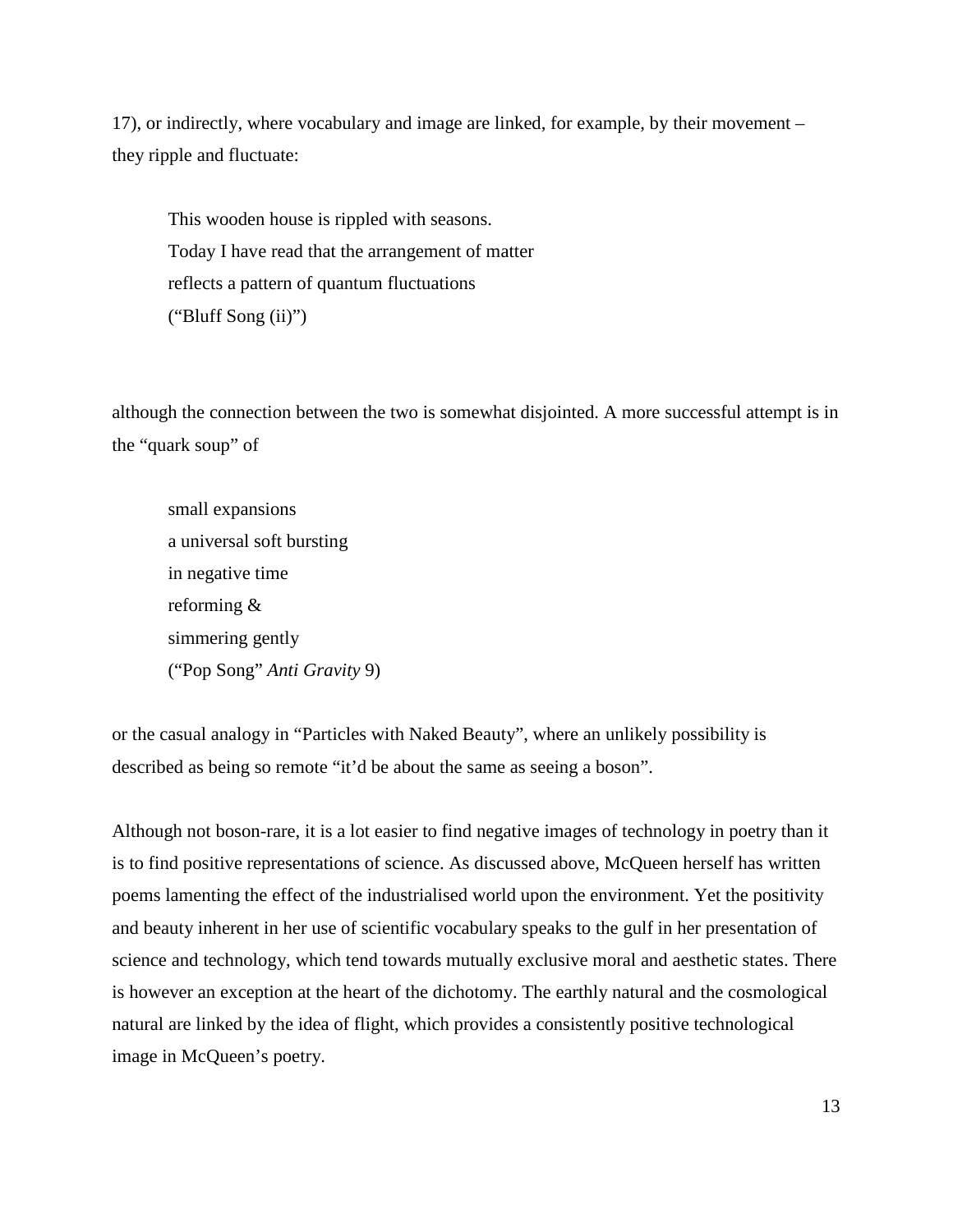### *Flight, freedom and story:*

In many of McQueen's poems, flight – removal from the responsibilities and boundaries of the earth – equals freedom:

we have to get out into space where there is no direction there are no bearings you don't need them you just lie back with your arms up & float see? ("Anti Gravity" *Anti Gravity* 47)

This potential freedom can positively affect technology. The possibility of removal from the earth can cause technology to come alive, to move from its bastard hybrid status and into a completely natural sphere. "The telegraph poles / have remained alive" because "the poles are anchors / to the ground and vectors out of / the earth" ("Vegetable Garden Poem II" *Anti Gravity* 27). The former trees have not been subsumed by their transformation into the technological dead. They remain alive and rooted (anchored) to the world of the earthly natural, while their vectors into outer space implicitly refer to an escape into the cosmological natural.

When removed entirely from battlefield earth and let loose into the universe, the technology is neutralised. Possibly the best example of this is in "Princess Alice the Incredible Lady Gymnast", where she builds a flying machine

& flew a little way until a cloud of birds forced her down in unfamiliar country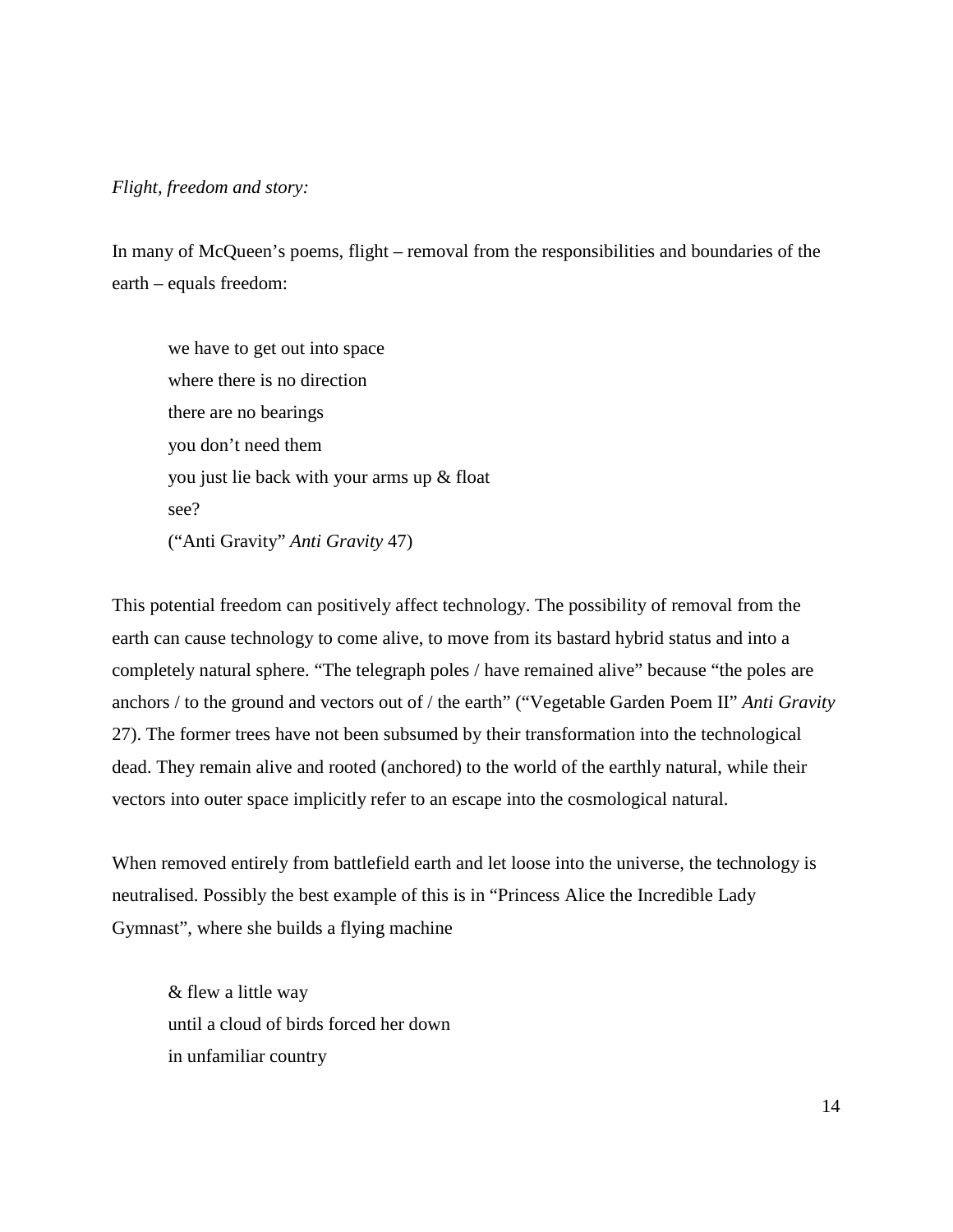where a parliament of trees condemned her for alienation from earth & sentenced her forthwith to dissolution (*Anti Gravity* 21)

Looking back at the beginning of the poem to the machine's construction, the depiction of its technology is lighter and more whimsical (it is made out of "shells and feathers and fishing line"). The technology is unthreatening from the beginning, a storybook rather than an engineering machine.

In addition to the inference of escape and freedom, flight has other implicit benefits in the lovely parabolic image of "Beacon (Elements 2)":

I leap island to island, altar to altar

Breathe life into things, (*The Radio Room* 13)

We can see by its title that this poem is part of a connected series: the altar is connected to the altar on which the last of the Great Auks is sacrificed in "Altar (Elements 1)". Here, humanity's destructive presence, implicit in "Frogs", is counted a deliberate transgression:

On this we laid our sin, the Great Auk that we killed for fear of sorcery

Our sin because she was the last bird of her kind.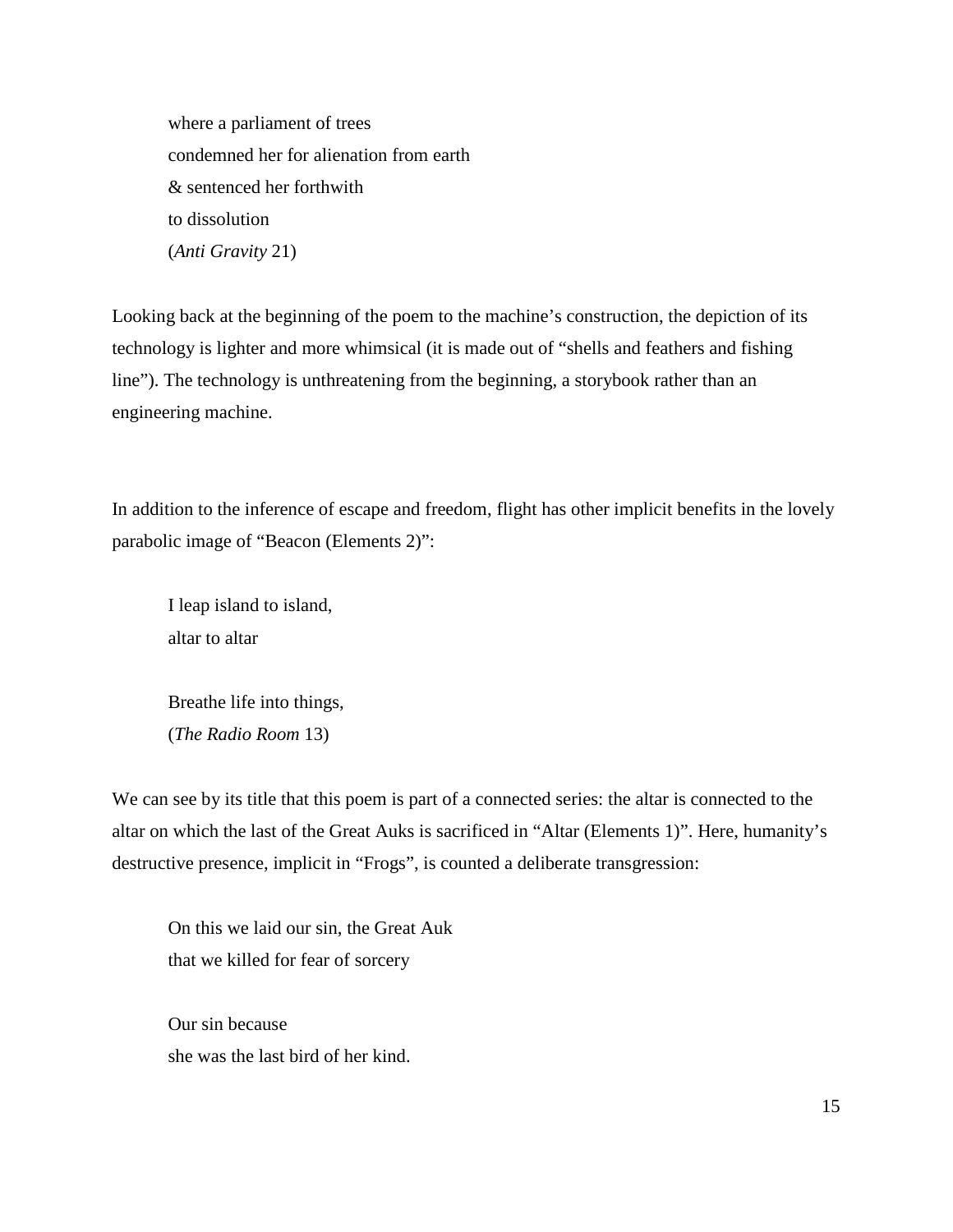#### (*The Radio Room* 11)

In this second poem, the sin of ecological sacrifice is mitigated as we can imagine that the flightless Auk is resuscitated by a voice capable of flight. Noticeably, it isn't the technology of flight that imparts the breath of life, rather that flight is associated with a positive agent. Again the poems are more storybook than science – if the bird is killed to control the supernatural, its return to life is hardly less magical.

The connection of flight to technology and story is made all the more explicit in "That's Incredible":

last night I saw a man falling without a parachute that's incredible the story is he drops a drum containing a parachute out of a plane & jumps out after it (*Anti Gravity* 32)

In her essay "A Benign Psychosis", McQueen comments that "We dream our situations in metaphor so that the waking mind can understand them at a deep level. We tend to put our precepts into poetry, fable, parable, to insert them at a deep level into the psyche". The use of a story or narrative device is likely to be helpful both in writing and reading about unfamiliar concepts, and it's understandable that a poet, initially more familiar with a narrative rather than a scientific approach, might choose to place the new vocabulary into a narrative structure. And as Paul Callaghan comments in *Are Angels OK?*, the reverse is also true. "Most scientists long to indulge in metaphor.... Language, and its power to entice and fascinate, are central to the world of science" (300).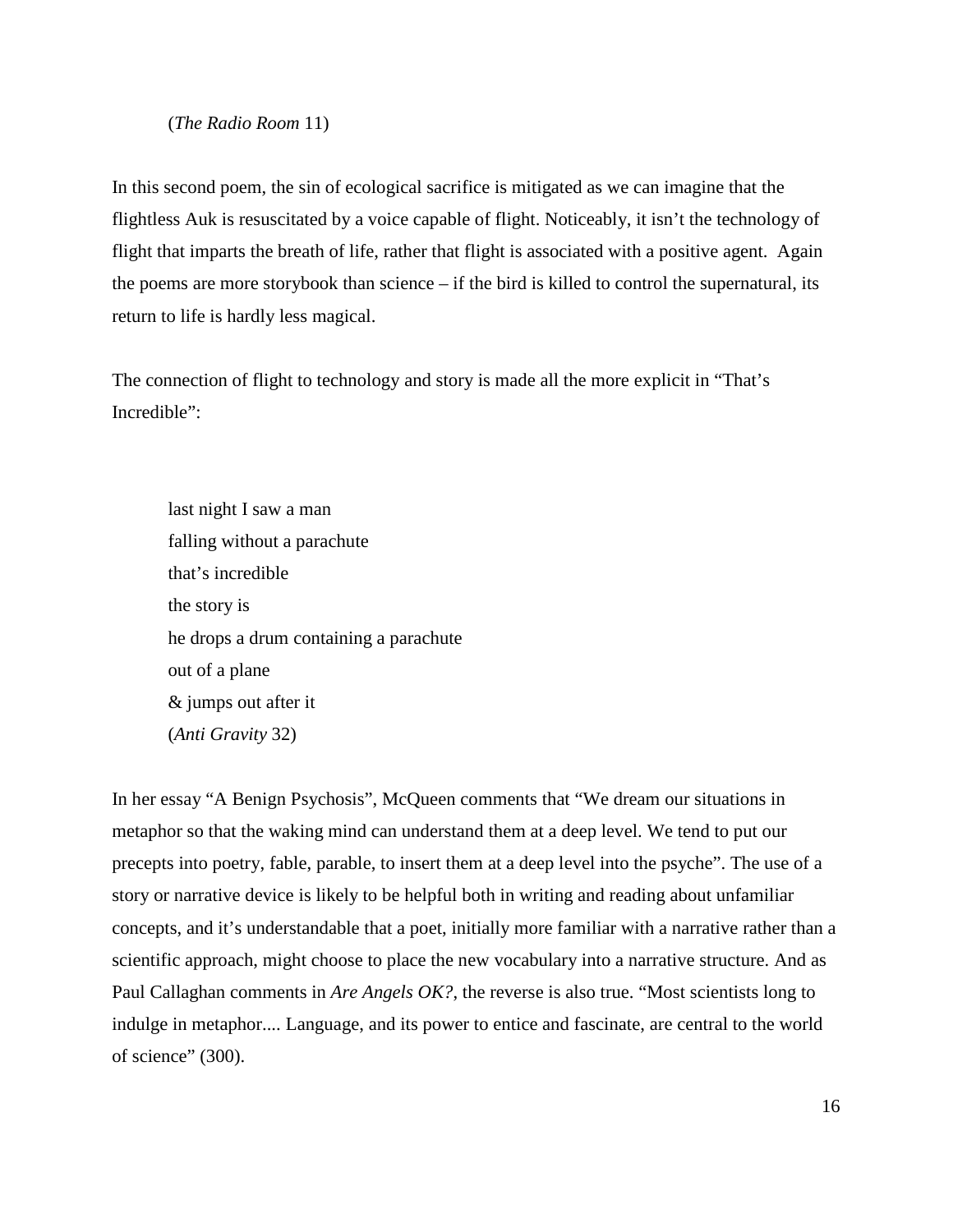For McQueen, when science meets the human element in a region beyond the reach of technology, the language of science becomes the language of story, as it does in "Baby" (*Wild Sweets* 33), a 13 line précis sketch of the life of Blaise Pascal. Similar to this is the retelling of how Kekulé discovered the molecular construction of benzene, dreaming of "the self-devouring ouroboros, elegant / representation of benzene's veritable order" ("Edgeways" *Fire-Penny* 34). For McQueen, scientific jargon can then take on thematic relevance in the manner of storybook tropes like the poisoned apple or the dancing princesses

virtual particles subatomic pumpkins oh Cinderella ("Oh Cinderella" *Anti Gravity* 10)

and this all happens in the arena of flight – of the air and the cosmos and the field of astronomy. A world where the language of science is simile and metaphor and poetry, and technology assumes a positive character – if only by association.

More ambiguous in its depiction of technology is "Otherwise" (*Wild Sweets* 16), which describes "an opposite country/ to yours" where technology is not neutralised by removal but simply absent.

& I watch often not traffic or television but hour by hour the huge tide

If you were here with me, the poem says, this is what we would do; this would be the story of our lives together. In such an absence, where "stars assemble / in unfamiliar patterns", the disruption of the natural by the technological does not take place. Only in this opposite country can any technological image be integrated into the natural ("the distant seismograph / of silver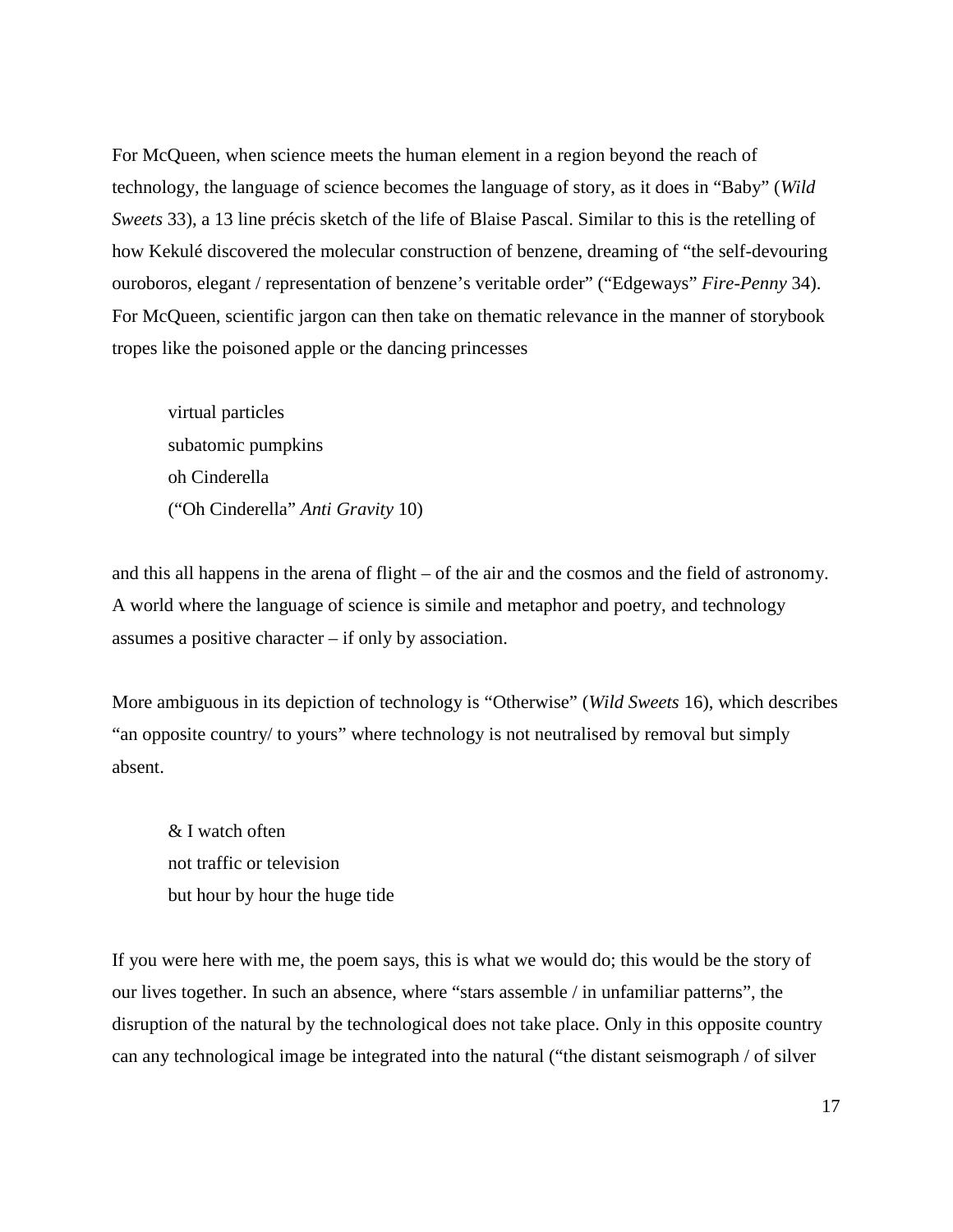peaks") without disturbance to that order (the seismograph reflects geological turmoil, but does not instigate it.) And yet even in "Otherwise" there is a whiff of constraint, where the "big chained rocks hold back / the same Pacific ocean". While there is no image of flight associated with the technological here (the flocks of terns are wholly natural constructs) there is a deliberate turning away from the technological in favour of the natural – yet the chained rocks holding back the ocean show that this denial of technology is only a qualified success. In an earthly environment, technology is inescapable, and its negative qualities are more pronounced. Only flight can neutralise it, can *humanise* it into a new language of natural narrative.

If flight is associated with the neutralisation of technology, it is also associated with the transformation of the natural.

the penalty for infringement of the laws of gravity being as everyone knows

> summary translation

into air.

("Princess Alice the Incredible Lady Gymnast")

Princess Alice may be sentenced to dissolution, but anyone remotely familiar with physics knows that energy and matter cannot be dissolved; they can only be transformed. The earthly Alice may cease to be, but her constituent particles and energy remain in the universe; the anatomy of particles is linked to the anatomy of flesh, becoming more tightly and linguistically linked. Alice is transformed from the earthly to the scientific natural, just as technology links the human to the cosmological. This isn't presented as a horrifying thing, as equivalent to biodiversity loss or aluminium smelters. If anything, it harks back to the natural transformation of the titi hearts – both the muttonbird hunters and Princess Alice have eaten or otherwise absorbed the power of flight, and it has transformed them.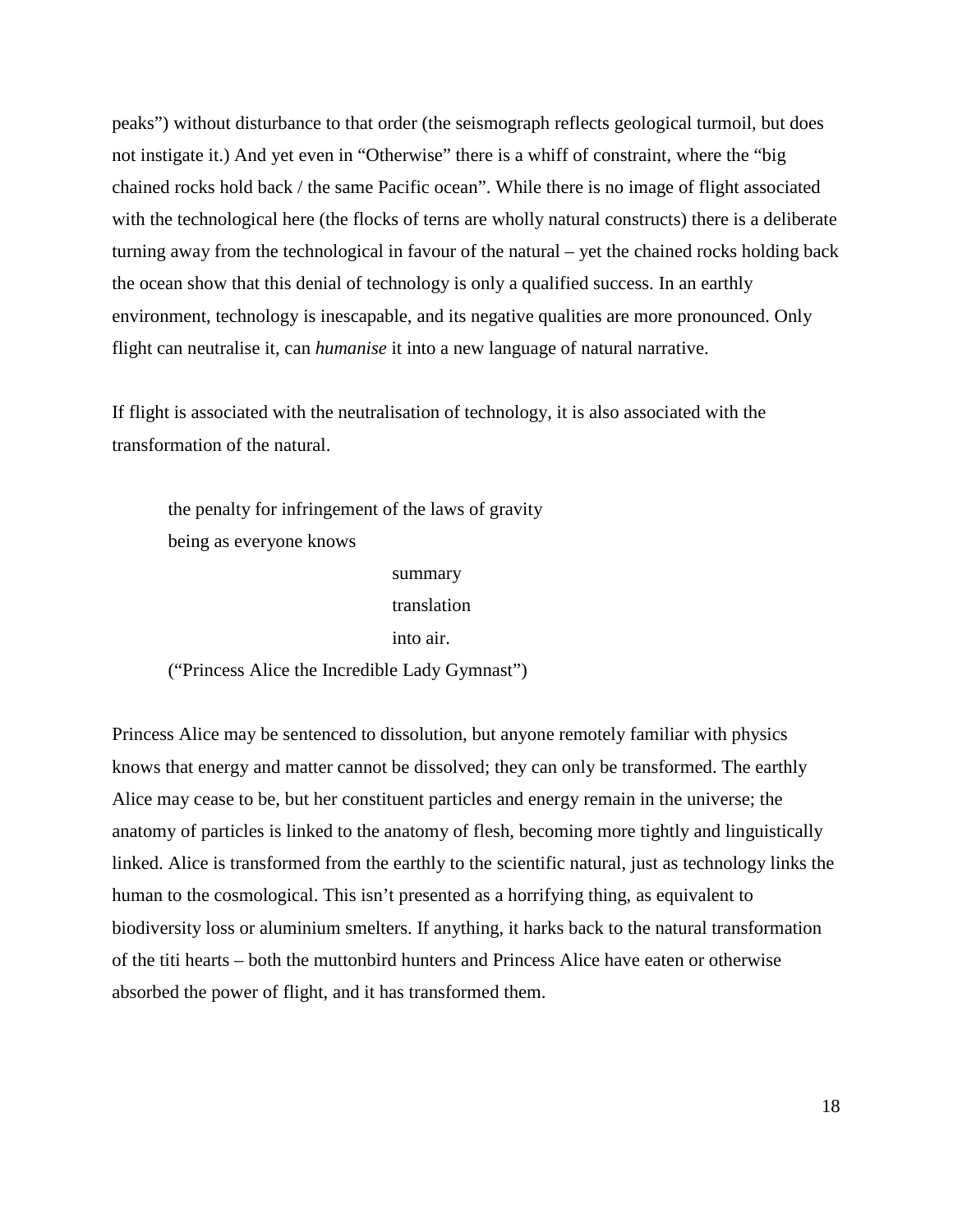It is this linkage, the dual anatomies of the natural world, connected by an uncommonly neutral technology, which provides the most interesting of McQueen's scientific perspective. Through flight, her view of an encroaching technology is elevated above the merely commonplace. Costello referred to "modern nature" as a point of dissonance, yet while the conflict between nature and science is a valid Romantic response, it is not the only response. Science – and its application technology – is an increasing part of life, and has an increasing interaction with nature. Poets such as McQueen have the opportunity to engage with technology in new and different ways, to create a "modern nature" without dissonance. McQueen, with her dual languages of the Romantic and scientific naturals, has shown what the first step of this *rapprochement* may be: a technology of beauty and story, freed from the boundaries and limitations of what has gone before.